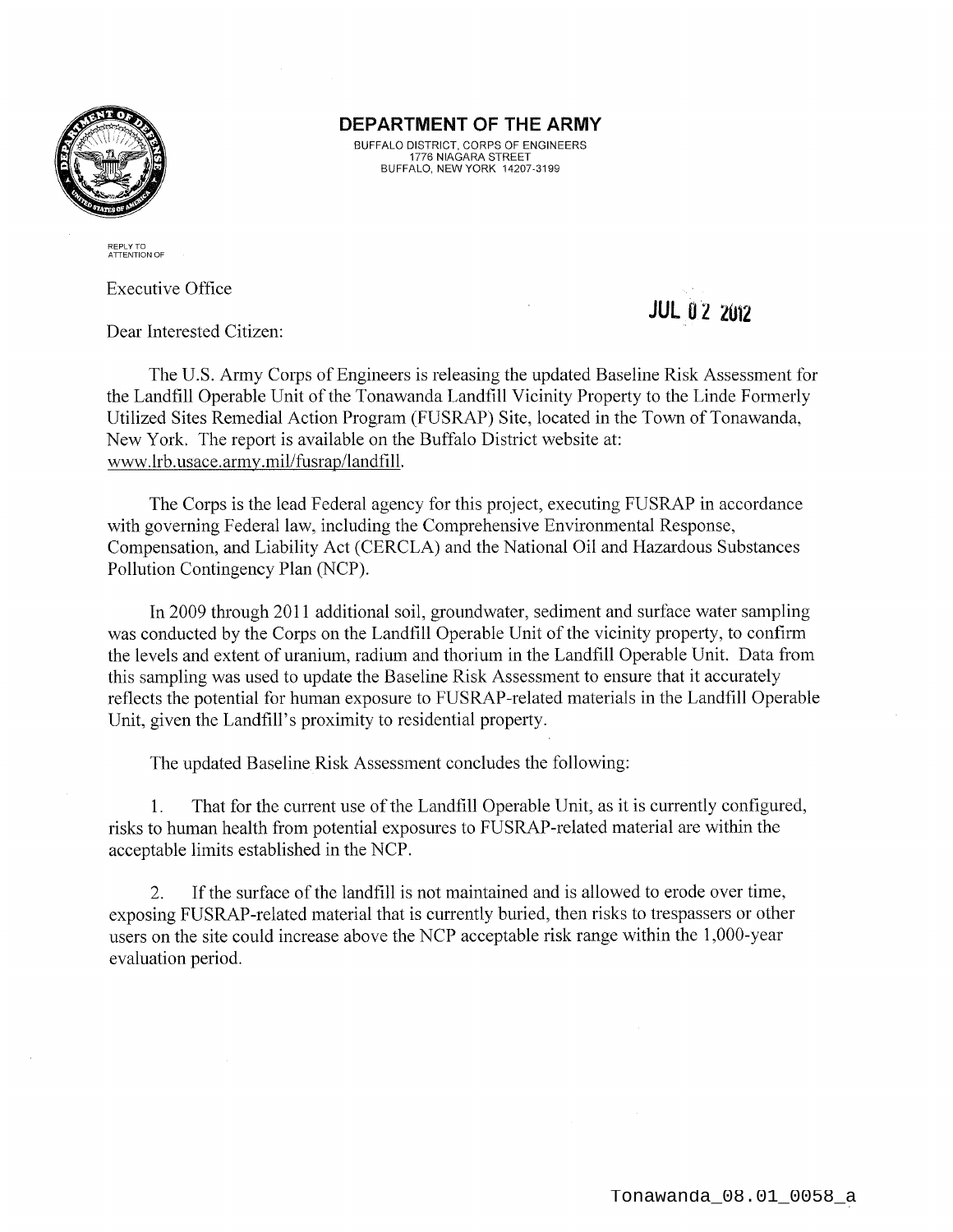OFFICE: Executive Office -2-SUBJECT: Updated Baseline Risk Assessment for the Landfill Operable Unit of the Tonawanda Landfill Vicinity Property

Based on the analysis provided in the updated Baseline Risk Assessment the Corps' next step will be to prepare a Feasibility Study for the Landfill Operable Unit. The Feasibility Study will develop remedial alternatives which would be appropriate to mitigate potential future unacceptable risks from exposure to the buried FUSRAP-related material in the Landfill Operable Unit.

An updated fact sheet for the Tonawanda Landfill Vicinity Property and a fact sheet regarding Risk Assessments are enclosed. In addition to being available on the web, the updated Baseline Risk Assessment has been placed in the Administrative Record File for the Tonawanda Landfill Vicinity Property which is available for review in the Tonawanda Public Library, 333 Main Street, Tonawanda, NY 14150. The Administrative Record File is also available for review by appointment at the Buffalo District Office Library located at 1776 Niagara Street in Buffalo, New York.

A copy of this letter with the report is being provided to your elected and agency representatives.

The project delivery team will be available to answer your questions regarding this project during an Availability Session on Tuesday, July 17, 2012, between 2:30 and 4:30 p.m. and between 6 and 8 p.m., at VFW Post 7545, 110 Elgin Street, Tonawanda, NY 14150. For further information on the Landfill Operable Unit of the Tonawanda Landfill Vicinity Property, please call (800) 833-6390 or e-mail  $fusrap@usace. army.mil.$ 

Sincerely,



Lieutenant Colonel, Corps of Engineers District Commander

Enclosures

 $\mathcal{A}^{\mathcal{A}}$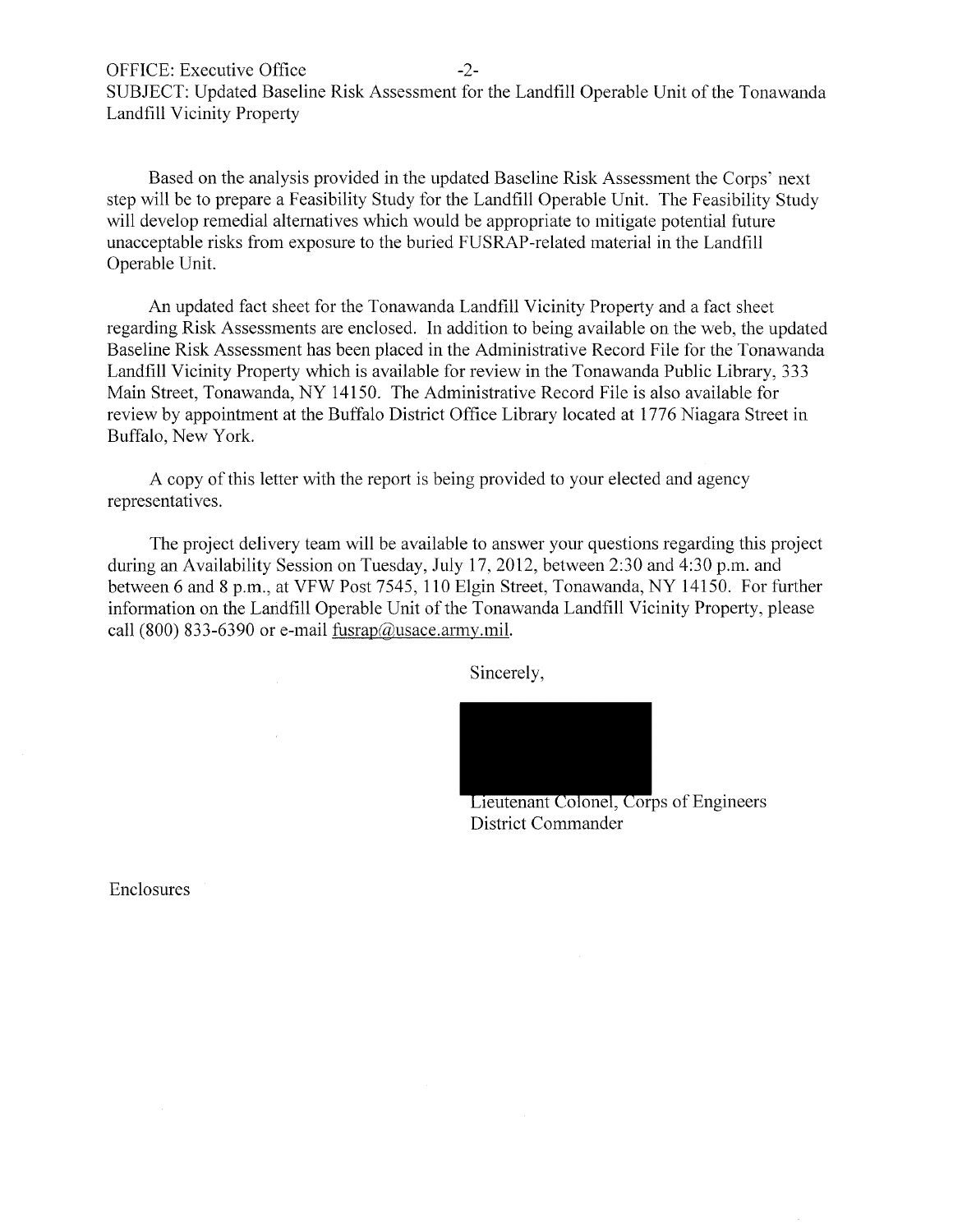

## **Tonawanda landfill Vicinitv Propertv**

**Tonawanda, NY** 

## **U.S. Army Corps of Engineers Buffalo District June 2012**

## **Building Strong** ®

### **Formerly Utilized Sites Remedial Action Program (FUSRAP)**

FUSRAP was initiated in 1974 to identify, investigate, and clean up or control sites throughout the United States that were contaminated by activities related to the Nation's early atomic weapons and energy programs during the 1940s, 1950s, and 1960s. Congress transferred execution of FUSRAP from the U.S. Department of Energy to the U.S. Army Corps of Engineers in 1997. When implementing FUSRAP, the Corps follows the Comprehensive Environmental Response, Compensation, and Liability Act (CERCLA) and the National Oil and Hazardous Substances Pollution Contingency Plan (NCP).

#### **Site Description and History**

The Tonawanda Landfill Vicinity Property consists of two parcels owned by the Town of Tonawanda: the Town of Tonawanda Landfill and the Mudflats. The Tonawanda Landfill Vicinity Property covers approximately 170 acres in the Town of Tonawanda, Erie County, New York. The Vicinity Property is bordered by a residential area within the City of Tonawanda, a railroad line, Interstate 290 and East Park Drive. A National Grid utility corridor separates the Landfill and Mudflats.

Waste disposal at the landfill by the Town of Tonawanda began during the 1930s and continued through 1989. Records indicate that the landfill was principally used for the disposal of construction and demolition material, yard waste, incinerator ash, and municipal waste.



As the result of a radiological survey performed in 1991 by the Department of Energy (DOE), a portion of the Landfill and Mudflats were designated together into FUSRAP as a vicinity property of the Linde FUSRAP Site.

#### **Corps of Engineers Activities**

The Corps of Engineers Buffalo District completed a Remedial Investigation of the Tonawanda Landfill Vicinity Property in 2005. This effort was in addition to previous investigations performed by the DOE in the 1990s. During the Remedial Investigation, the Corps sampled and tested soil, surface water, sediment, and groundwater of the vicinity property for uranium, radium, and thorium. Small, isolated locations within the vicinity property were found with levels of uranium, radium and thorium above background levels, similar to radioactive material found at other FUSRAP sites in Tonawanda. A Baseline Risk Assessment was conducted as part of the Remedial Investigation to determine the risk to human health associated with exposure to these radionuclides.

The Baseline Risk Assessment, conducted in 2005 using information available at that time, concluded that risks to human health, for the current and reasonable future site uses in both the Landfill and Mudflats, were within the limits established in the NCP.